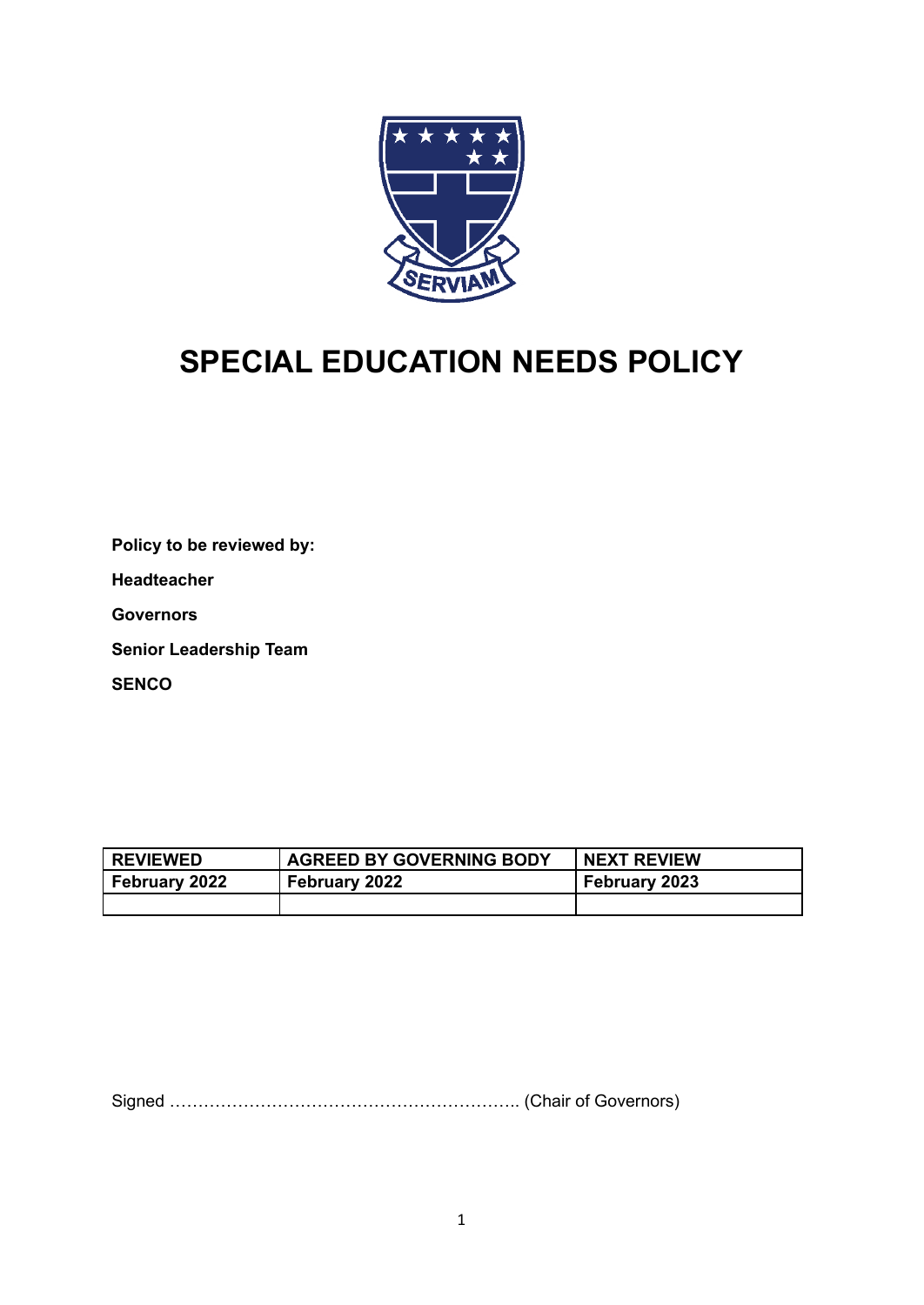## **MISSION STATEMENT**

Our mission is to ensure that every individual achieves their potential through the pursuit of academic excellence and the nurturing of their gifts and talents. We work together in a caring Catholic community allowing everyone to develop and share in the love of Christ, serving the world of today and tomorrow through the relationships we make and the service we provide to others.

## **Aims of our SEND Policy**

The purpose of this policy document is to outline for parents, guardians, teachers and governors the principles and practice regarding the identification and support of pupils with special educational needs and / or disability (SEND). In making provision for pupils with special educational needs, the Governing Body, the Headteacher and members of the teaching and non-teaching staff will have regard to the guidance and procedures set out in the DfE's "Special Educational Needs Code of Practice", Jan 2015.

St Ursula's SEND Policy objectives are:

- to identify and provide for pupils who have special educational needs and additional needs and / or disabilities.
- to work within the guidance provided in the SEND Code of Practice, 2015
- to operate a "whole pupil, whole school" approach to the management and provision of support for special educational needs and disabilities
- to provide a Special Educational Needs and Disabilities Co-ordinator (SENDCO) who will work with the SEN Policy
- to provide support and advice for all staff working with special educational needs pupils
- to work in partnership with parents and guardians whose views in respect of their child's particular needs will be taken into account in making provision for the pupil's special educational needs and / or disabilities

All members of staff are required to be familiar with and to act in accordance with St Ursula's policy for pupils with special educational needs and disabilities (SEND) and to work closely with the SENDCO and other colleagues to ensure that appropriate provision is made for identified pupils. Senior staff and Heads of Department have a particular responsibility to ensure that the policy is implemented effectively and efficiently, and that it serves the best interests of all pupils with SEND.

#### **Compliance**

This policy complies with the statutory requirement laid out in the SEND Code of Practice 0-25 (September 2014) and has been written with reference to the following guidance and documents:

Equality Act 2010: advice for schools DfE Feb (2013)

SEND Code of practice 0-25 – (2014)

Teachers standards (2012)

School SEND Information Report Regulations (2014)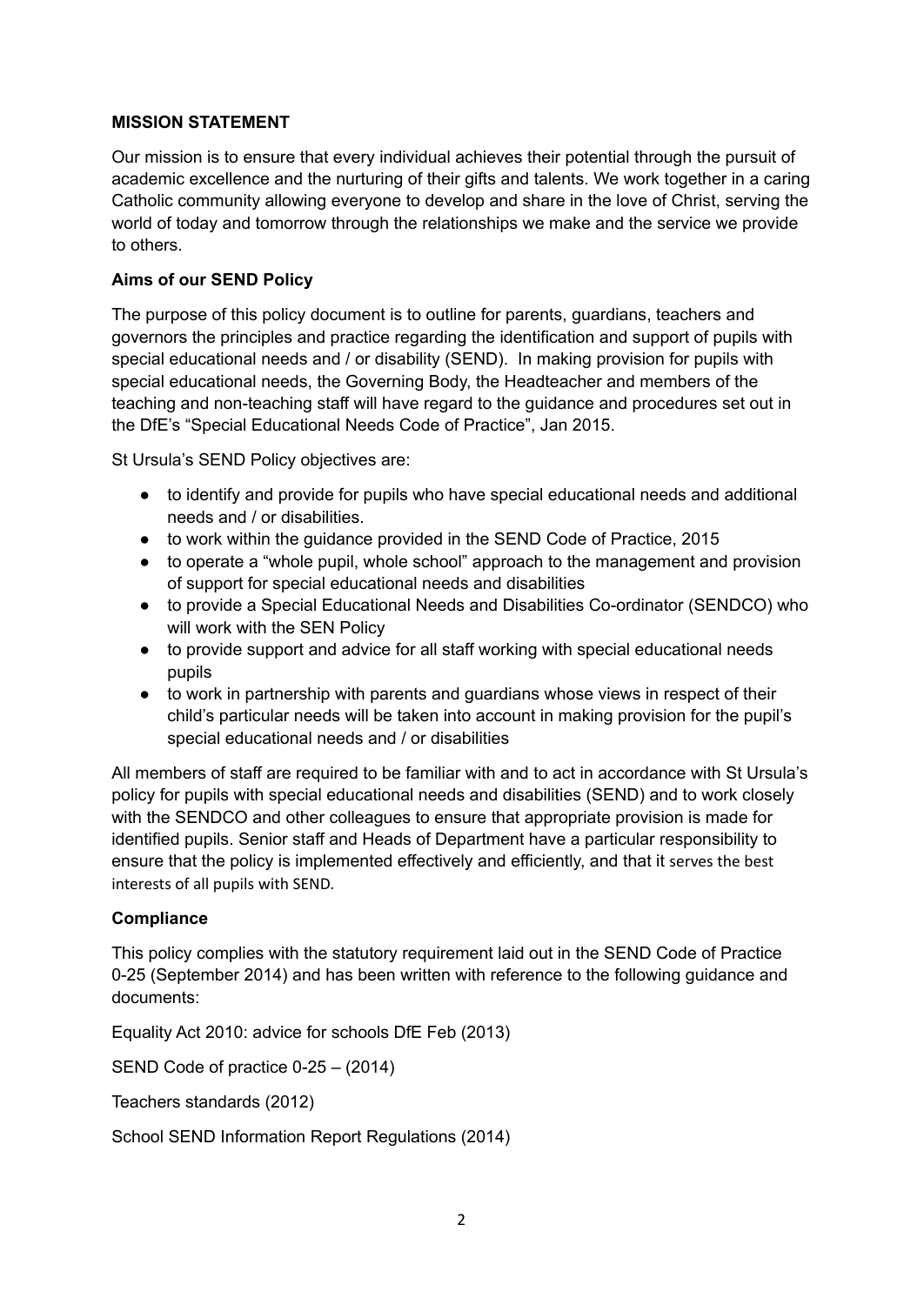Statutory guidance on supporting students at school with medical conditions (April 2014) The National Curriculum in England Key Stages 3 and 4 Framework document (2013)

This policy should be read in conjunction with the following St Ursula's policy documents:

- St. Ursula's SEND Offer
- Teaching and Learning Policy
- Child Protection and Safeguarding Policy
- Complaints Policy
- Behaviour Policy (including anti-bullying)
- Equality and Diversity Policy

## **Definition of Special Education Needs**

The Governors and staff of St. Ursula's recognise the following definitions of special education needs (SEN):

A child or young person has SEN if they have a learning difficulty or disability which calls for special educational provision to be made for him or her. A child of compulsory school age or a young person has a learning difficulty or disability if she:

- $\circ$  has a significantly greater difficulty in learning than the majority of others of the same age
- $\circ$  has a disability which prevents or hinders her from making use of the educational facilities of a kind generally provided for others of the same age in mainstream schools or mainstream post -16 institutions.

St Ursula's recognises that special educational needs are categorised into four broad areas:

- **communication and interaction** including speech, language and communication difficulties, ASD, ADHD
- **cognition and learning** including SpLD (Dyslexia, Dyspraxia, Dyscalculia), moderate learning difficulties, global delay
- **● social, emotional and mental health** This includes students who have experienced adverse childhood experiences (typically referred to as ACEs). These experiences are potentially traumatic experiences and events, ranging from abuse and neglect to parental incarceration. St Ursula's recognises that 'ACE's' can affect students from different cultures, races, and socio-economic backgrounds, and as a school our SWOs are trained and skilled to support all our students whatever their adverse childhood experiences may be.
- **sensory and/or physical** including hearing and visual impairments and physical disabilities

When identifying and assessing a pupil's needs St Ursula's recognises that there is a wide spectrum of special educational needs which are frequently inter-related. In addition, the school recognises there are also specific needs that usually relate directly to particular types of impairment. The identification process at St Ursula's encompasses a whole range of areas including social, physical, emotional and cognitive difficulties, attendance and behaviour. At St. Ursula's we identify the needs of students by considering the needs of the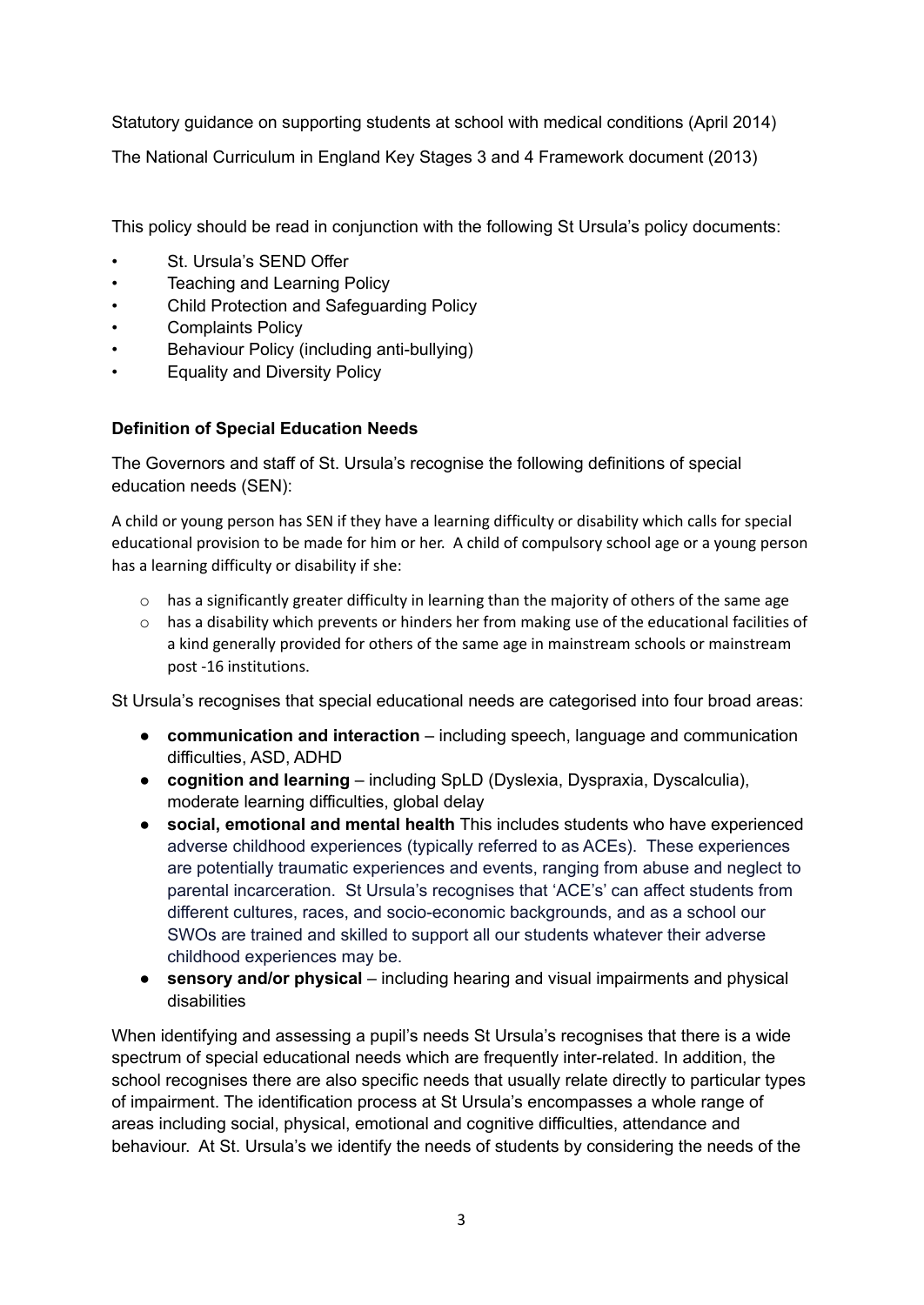whole child which will include not just the special educational needs but the development of the whole person.

St Ursula's SEND Policy, in line with Section 19 of the Children and Families Act 2014, sets out here the importance of supporting SEND students by:

- o Prioritising the participation of children, their parents and young people in decision-making
- o early identification of children and young people's needs and early intervention to support them
- o providing greater choice and control for young people and parents over the support given
- o collaborating with education, health and social care services to provide best practice support
- o ensuring high quality provision to meet the needs of children and young people with SEN
- o placing great emphasis on inclusive practice and removing barriers to learning
- o supporting all students in successful preparation for adulthood, including independent living and employment

#### **Identification, Assessment and Review Arrangements:**

The Code of Practice outlines a graduated response to meeting individual pupils' needs; recognising that there is a range of special educational needs. At St Ursula's high quality teaching, differentiated for individual pupils, is the first step in responding to pupils who have SEN and or disabilities. Additional intervention and support cannot compensate for a lack of good quality teaching. As such, St Ursula's subject teachers are responsible and accountable for the progress and development of all the pupils in their class including pupils with SEN and disabilities.

**Transition from Yr 6:** Identification of needs may begin during a student's primary school years. Where this is the case and primary school's have alerted the SENCO to a student who has special educational needs these are discussed at the transition meetings which are held by the borough. This enables the SENDCo to meet with the primary school SENDCos to receive detailed information on the SEN pupils who will be joining St Ursula's. In addition, SEN transfer reports are sent from the primary school to St Ursula's. The transfer reports contain information about any diagnosis that has been made whilst the student has been in primary school, external agencies that have been involved, medical needs, attendance and attainment records, attitude to learning, and teaching and learning strategies.

In all cases the SENDCo will have an in-depth discussion with the primary school SENDCo to gather information about the level of need and the different waves of provision. Following this the SENDCo will make contact with the parent / guardian and invite them into school for a review of their child's needs and how support will be provided at St Ursula's. For each student identified with a special educational need, an individual learner profile is created which captures the information provided by the primary school together with the parent's and student's input into effective learning strategies.

Information is then shared with teachers, the pastoral leaders and the school's Safeguarding and Well-being Officers (SWO). This is to ensure the SWO are made aware of SEN needs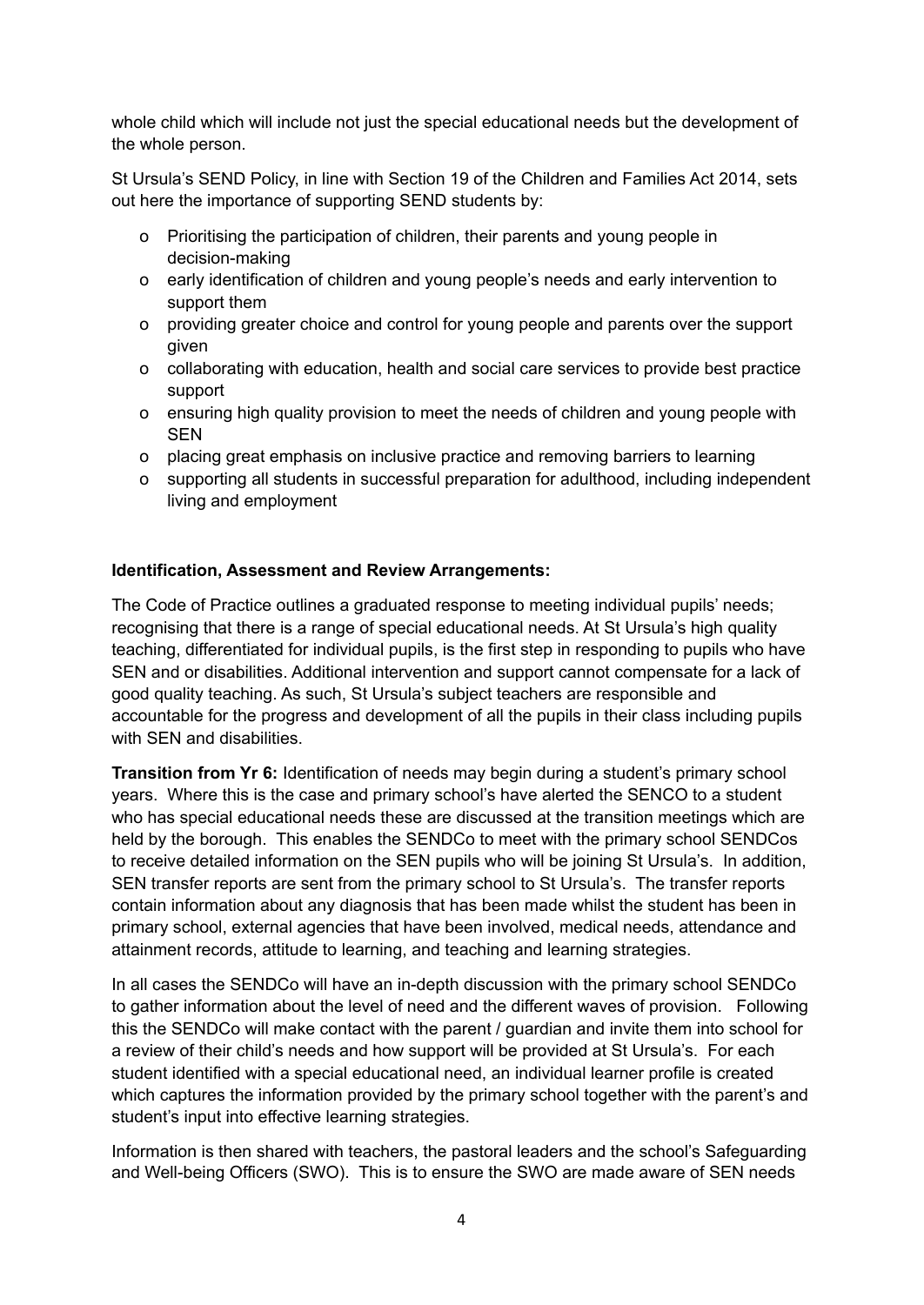of Year 6 pupils who have been highlighted for safeguarding reasons. The new Year 7 SEN Information is shared with SLT to inform the planning of form / teaching groups. Special consideration is given to SEN pupils, taking into account vulnerability, friendships in Year 6 and guidance from primary school SENDCos. This is to support the transition of the new Year 7 SEN pupil. The school's SEND register is updated to include students based on information from primary school.

**Referrals for students in Yrs 7-11:** In deciding whether to make special educational provision, the SENDCO will consider all of the information gathered from teachers within the school about the pupil's progress, alongside national data and expectations of progress. This includes high quality and accurate formative assessment.

The following information is part of decisions made:

- desired student outcomes including the expected progress and attainment based on KS2 data and national benchmarking (such as through FFT target setting)
- scores on reading tests and cognitive ability tests
- feedback from teachers on classwork and homework
- the views and wishes of the pupil and their parents/guardians
- records of behaviour, attendance and punctuality.

This should then help determine the nature of support that is needed and whether it can be provided by the school or whether something different or additional is required. Discussions with parents/guardians will be structured in such a way that they develop a good understanding of the pupil's areas of strength and difficulty, any concerns, agreed outcomes and agreed next steps.

The SENDCO will also respond within 4 weeks to enquiries from parents/guardians, individual pupils, outside agencies, such as CAMHS or Educational Psychology, the school nurse and other medical advisors.

## **SEND SUPPORT - A Four Part Cycle**

Support provided by the SEND department uses a four part process called: **ASSESS - PLAN – DO – REVIEW**

Students with special educational needs are identified and assessed as early as possible. The aim of formally identifying a student with SEND is to help ensure that effective provision is put in place and so remove barriers to learning. When it is decided that a student does have SEND, parents will be formally advised of this before placing a student on the School SEND Register.

## **ASSESS** – as set out in the previous section

**PLAN** - when it is decided to provide a student with SEND support which is additional or different from differentiated provision, parents will be informed. Planning will involve consultation with the student, SENCO, parents, and also the teachers to agree interventions and support to be provided. Parental involvement maybe sought, where appropriate, to reinforce or contribute to progress at home. A Learning Profile will be created which is student centred and which students, parents, teachers and the SEN Department have a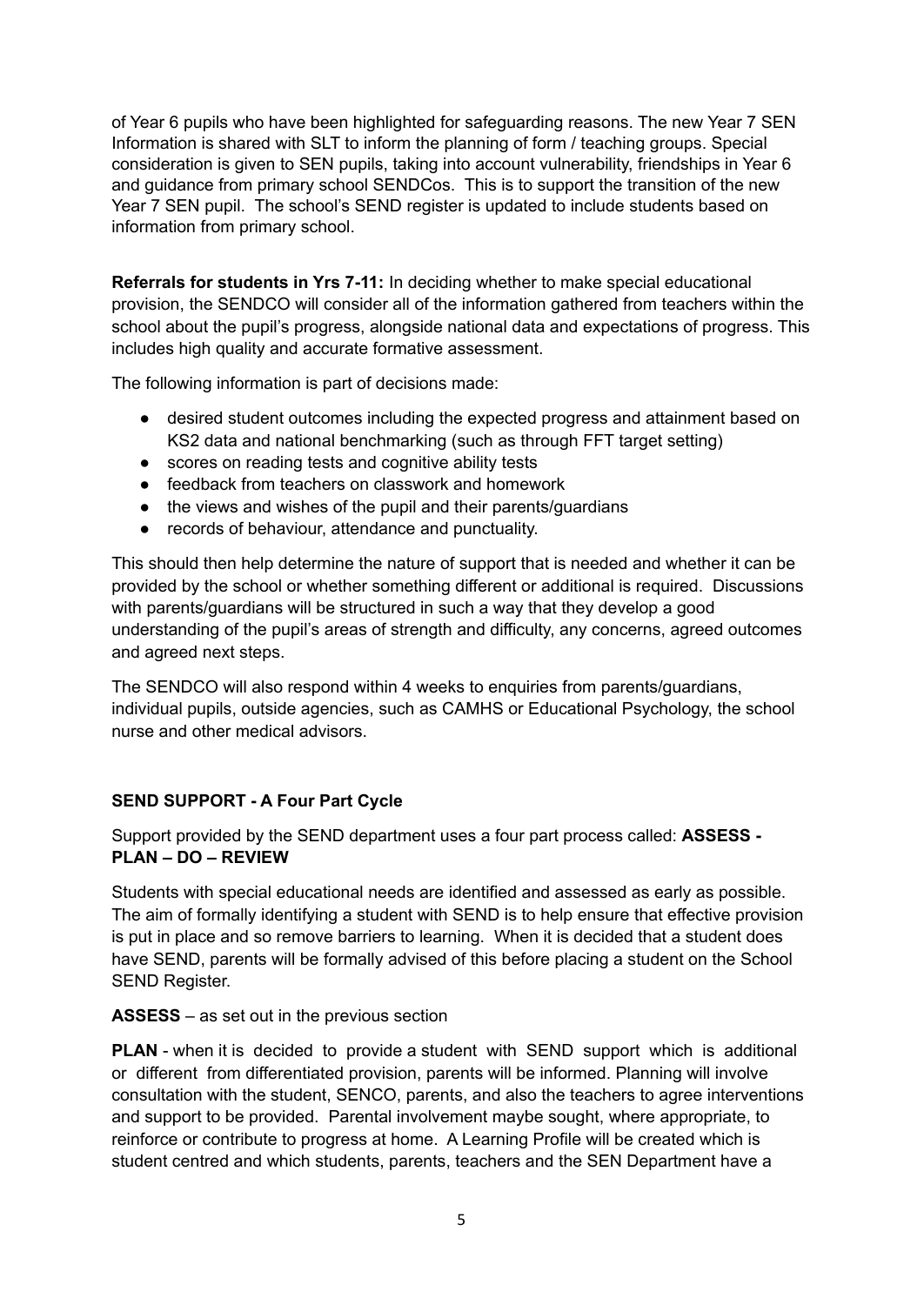copy of. The Learning Profile informs all those supporting the student of their individual needs, the support that is being provided, any particular teaching strategies/approaches that are being employed and the outcomes that are being sought.

Students who have their special education needs identified and those who will have additional support will be placed on the SEND Register.

### *Waves of Provision*

At St Ursula's we describe the different degrees of support as Waves of Provision.

- Universal (wave 1 provision): at the universal level all pupils will receive high quality teaching, differentiated for individual needs. Details of pupil's individual needs will be disseminated to subject teachers via their individual student profiles and through SEN forums. This first step to responding to pupils with SEND assists teachers with the cycle of planning, assessment and evaluation that takes account of the abilities, aptitudes and interests. Additional intervention and support cannot compensate for a lack of good quality teaching. As such, subject teachers are responsible and accountable for the progress and development of all the pupils in their class; including pupils with SEND. It is anticipated the majority of pupils make the expected progress at the universal level.
- Targeted (wave 2 provision): Should a pupil not make the expected progress within the universal arrangements it may be appropriate to consider making additional short term special educational provision to remove or reduce any obstacles to their learning.
- Specialist (wave 3): In a minority of cases it may be necessary to seek specialist advice and regular long term support from external specialist professionals. In seeking the advice of external professionals the school will seek to enhance educational opportunities and to plan for the best possible learning outcomes. This may include referrals to the Educational Psychologist, the Speech and Language Therapist, Specialist Teachers and the Child and Adolescent Mental Health Service (CAMHS).

**DO** - subject teachers will remain responsible for working with the student on a daily basis and retain responsibility even where interventions may involve group or one to one support with the teaching assistant outside the class. In these cases the teacher will work closely with the teaching assistant and/or relevant specialists to plan and assess the impact of support, interventions and links with classroom teaching.

**REVIEW -** The progress of all students, including those with SEND is reviewed regularly through the school tracking schedule, Academic Reviews and Parents' Evenings. In addition Annual Review Meetings are held for pupils with an EHC Plan. Regular review meetings are held for students with Learning Profiles. The impact of the support provided, along with the views of the student and their parents, will feedback into the analysis of the student's needs. Support may be revised in light of the student's progress or development.

## **REFERRAL for EHC Plan (Education, Health and Care Plan)**

If a student has lifelong or significant difficulties they may undergo a Statutory Assessment Process which is usually requested by the school but can be requested by a parent. This will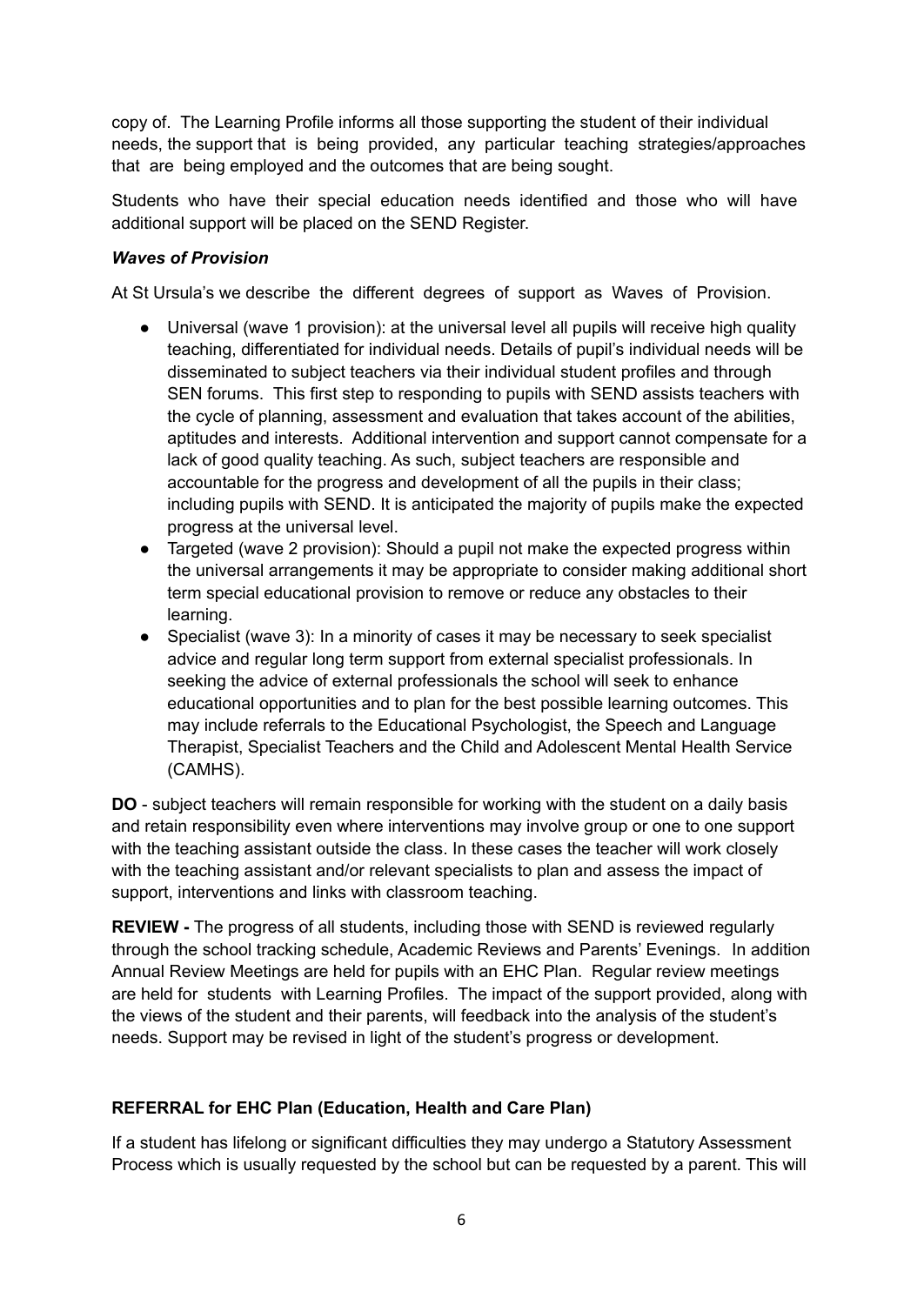occur where the complexity of need or a lack of clarity around the needs of the student are such that a multi-agency approach to assessing that need, to planning provision and identifying resources, is required.

The decision to make a referral for an EHCP will be taken at a progress review meeting involving parents, SENCO and the Head of KS3 or 4 if applicable.

The application for an ECHP will combine information from a variety of sources including:

- Parents
- **Teachers**
- SENCO
- Social Care
- Health Professionals

Information will be gathered relating to the current provision and a summary of any action points taken. A decision will be made by a group of people from education, health and social care about whether the student is eligible for an EHC Plan. Parents have the right to appeal against a decision not to initiate a statutory assessment leading to an EHC Plan.

Further information about an EHC Plan can be found via the Greenwich website:

<http://www.royalgreenwich.gov.uk> link to: Special Education Needs Reform in Royal **Greenwich** 

#### **Admission Arrangements**

Those students with Health and Care Plans (EHCPs) have a separate admissions procedure overseen by the SEND Team at St. Ursula's. Those students who have SEND but do not have an ECHP are admitted via the normal school admission criteria. The school liaises with a student's previous school to ensure the best education provision is in place for a student with SEND.

Prospective parents should be aware that the school building provides **very limited physical access for students with mobility needs**. In particular, narrow staircases and corridors present a major problem. While the Governors would wish to be inclusive, our buildings are not sympathetic to every physical need.

#### **Students with Medical needs.**

St. Ursula's recognises that students with medical conditions should be properly supported so that they have full access to education, including school trips and physical education. Some children with medical conditions may have an EHC Plan which brings together health and social care needs, as well as their special educational provision. The SEND Code of Practice (2014) is followed.

Support for students with medical needs is co-ordinated by Deputy Head Teacher.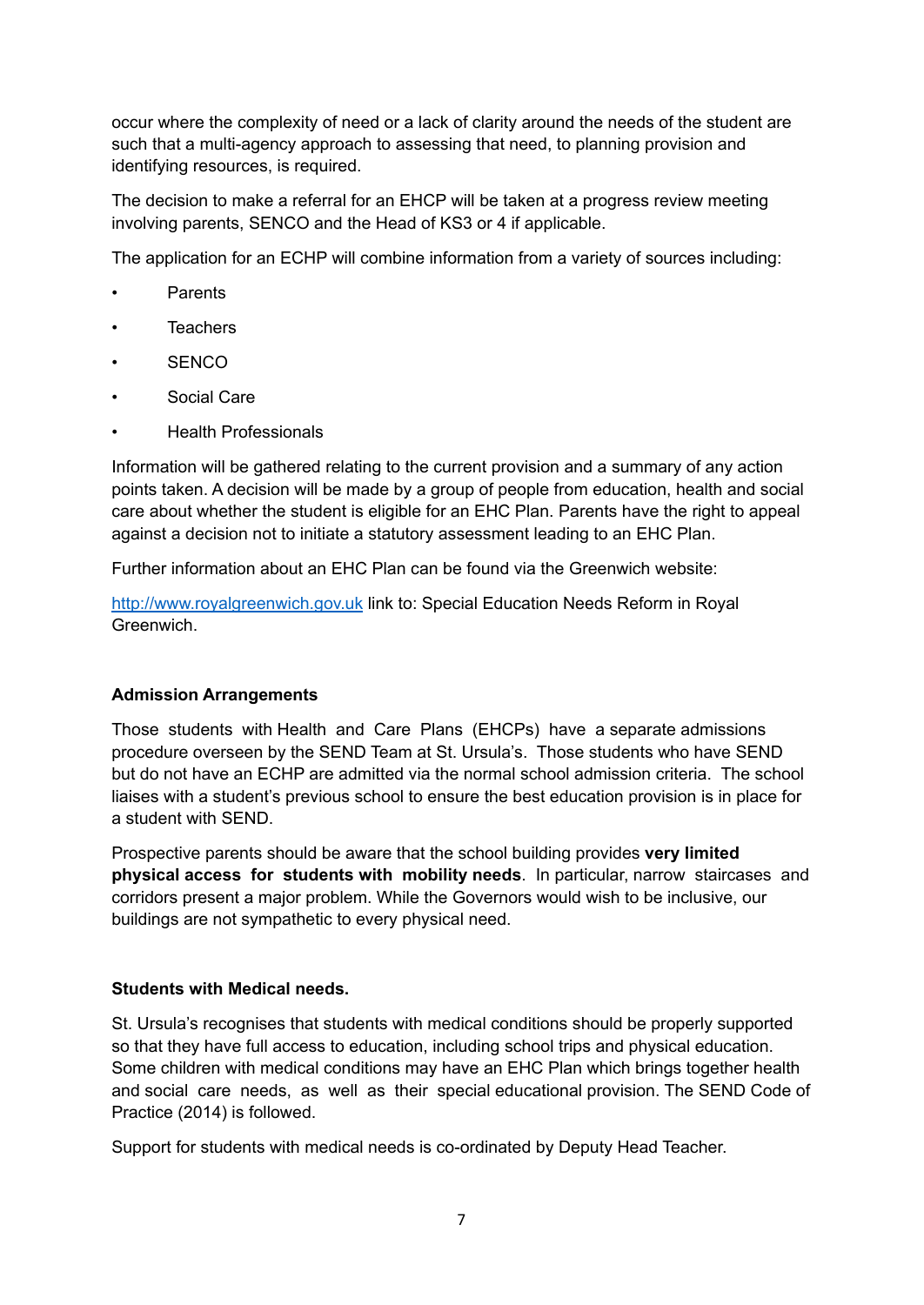For further information please see:

St Ursula's policy for Supporting Students with Medical Conditions

[http://www.gov.uk/government/publications/supporting-students-at-school-with-medical-condi](http://www.gov.uk/government/publications/supporting-students-at-school-with-medical-conditions) [tions](http://www.gov.uk/government/publications/supporting-students-at-school-with-medical-conditions)

## **Exam access arrangements**

The SENCO prepares a list of students eligible for assessment for exam access arrangements. The list is based on need and will include all students with SpLD (Dyslexia) and other difficulties which affect processing skills. These assessments are currently carried out by a specialist teacher. The arrangements are shared with all staff via the shared area and parents are informed. All staff are encouraged to refer students to be assessed if they believe that the student might benefit from extra time or special consideration.

## **Roles and Responsibilities**

**a. The SENDCO -** The SENDCO is responsible for coordinating the day-to-day provision for pupils with special educational needs. The SENDCO has an important role to play with the Headteacher and governing body in determining the strategic development of SEND policy and provision at St Ursula's. The key responsibilities of the SENDCO in respect of pupils with special educational needs include:

- overseeing the day-to-day operation of St Ursula's SEND policy
- co-ordinating provision for children with SEND
- advising on the graduated approach to providing SEND support
- ensuring individual student learning profiles are updated as necessary Managing the SEND Team of Teaching Assistants
- overseeing the records on all students with SEND
- contributing to the in-service training of staff
- liaising with parents of pupils with SEND
- liaising with the relevant Designated Teacher, where a looked after pupil has SEND
- liaising with primary schools, educational psychologists, health and social care professionals, and independent or voluntary bodies
- being a key point of contact with external agencies, especially the local authority and its support services
- liaising with potential next providers of education to ensure a pupil and their parents are informed about options and a smooth transition is planned
- advising on the deployment of the School's delegated budget and other resources to meet pupils' needs effectively
- **●** working under the direction of the Headteacher and the School Governors to ensure that the school meets its responsibilities under the Equality Act 2010 with regard to reasonable adjustments and access arrangements.

**b. The governing body -** The governing body, in conjunction with the Headteacher, determines policy and ensures funding for SEND.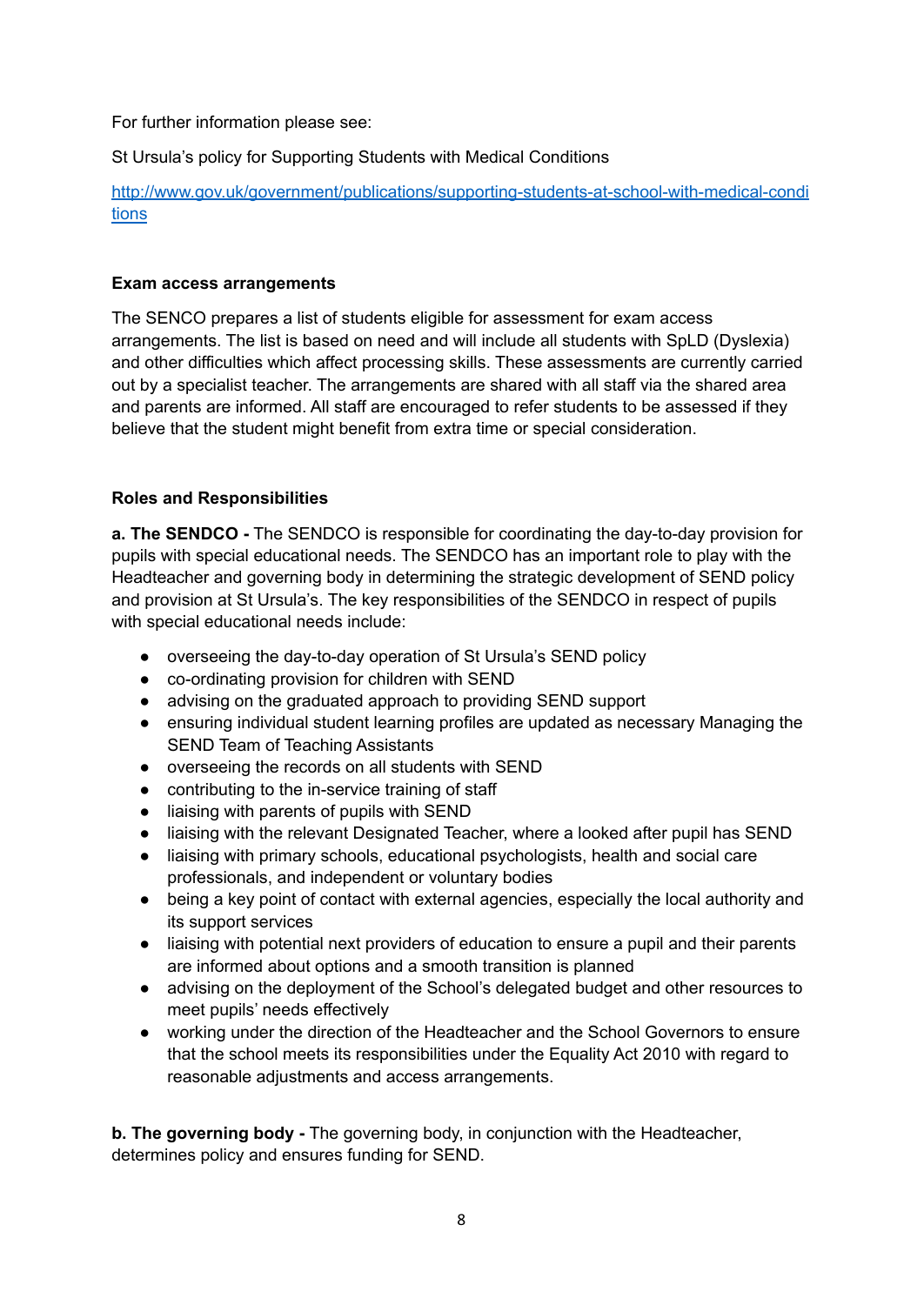#### **c. Key Stage Leaders**

- Key Stage Leaders work with students, parents, teachers and the SENCO to ensure effective day to day operation of the policy.
- Key Stage Leaders regularly monitor progress of all student
- Key Stage Leaders respond to concerns from students, teachers and parents

## **d. Responsibility of teachers and tutors**

- Teachers are responsible for the progress of all their students. High quality teaching, differentiated for individual students, is fundamental and the first step for students with SEND.
- Form Tutors support the work of Key Stage Leaders
- Form tutors take an active role in the target setting, planning, monitoring and
- evaluation cycle.

## **e. Responsibility of SEN Teaching Assistants**

- to know, understand and support the school's SEND policy and procedures.
- provide a range of support including in class support / targeted interventions and literacy/numeracy groups.
- support students under the guidance of subject teachers/SENCO
- work alongside teaching staff to differentiate work and make appropriate modifications
- report concerns/observations about students to relevant staff
- attend meetings about students with moderate to complex needs.

## **f. The role played by parents/carers**

Parents/carers of children with special educational needs have a responsibility to work with and communicate effectively with the professionals to support their children's education and development. In working with St Ursula's they should communicate any concerns they may have about their child's learning or provision, attend meetings, including routine parent/teacher meetings at which their child's progress and provision is discussed, and fulfil their obligations under the home-school agreement. Parents/carers are also expected to support and encourage their children to take a full part in and make a full contribution to the life of the college, including St Ursula's extra-curricular activities. This approach will be reflected in the 'assess, plan, do and review' process where a parental target will be set and reviewed. Parents/carers should be aware that the local authority has a statutory obligation in respect of making arrangements for parent partnership services. Information about these services is available directly from the local authority and also in the 'Special Educational Needs and Disabilities Information Report'

#### **Professional development of teachers**

The provision for pupils with special educational needs is integral to the professional development of staff. The SENDCO has a special role in respect of the provision of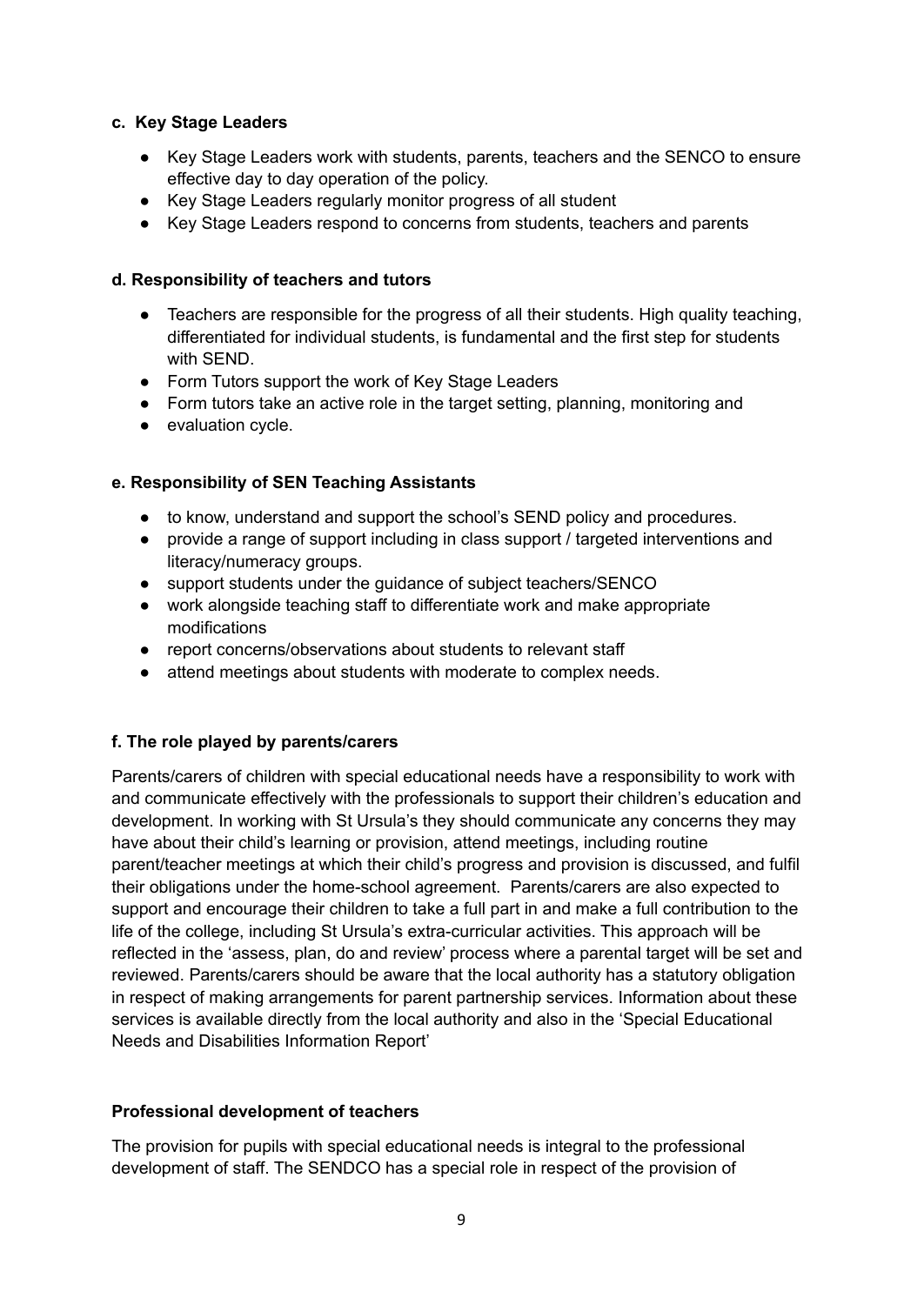professional development for all staff. Other opportunities and arrangements for in-service training include a commitment to ensure that the needs of pupils with special educational needs are taken into account in the planning and development of the curriculum and co-curriculum and in any in-service training associated with or arising out of planning and development. The provision for pupils with special educational needs is integral to the induction programme for newly qualified teachers. Newly appointed staff are made aware of St Ursula's special educational needs policy and the procedures arising out of it. Heads of department are responsible for ensuring that proper provision is made for in-service training at departmental level in liaison with the SENDCO. Use is made of professional days for in-service training in respect of special educational needs.

## **Links with other agencies**

When necessary the school seeks advice and support from a variety of services.

- **Educational Psychology Service**
- STEPS
- ASD Outreach Service
- Behavioural Support Service
- Visually Impaired Service
- Hearing Impaired Service
- Speech and Language Therapy
- CAMHs
- 'Prospects' Careers Service. All students on the SEND register regardless of the requirements of the 14+ Annual Review receive a Careers Interview in Year 9 and Year 11.
- School Nurse
- SENDIDAS (formerly Parent Partnership)
- Greenwich SEND Team
- Occupation Therapy

In cases where a student is under observation or a cause for concern, focused meetings will be arranged with the appropriate agency. Parents will normally be invited to and informed about any meetings held concerning their child unless there are over-riding safeguarding issues.

#### **Evaluating the success of provision**

The school monitors and evaluates regularly the quality of teaching for all students including those with SEND. In addition, formal and informal feedback from staff, parents and the students themselves are a valuable measure of the success of the work being done by the SEND department. For some students it is their raised self-esteem and confidence which is a measure of success, for others it may be improved organisational skills or improved behaviour. Improvement in reading, comprehension and spelling levels and students' performance in subject tests and exams including GCSEs are used as indicators of success and achievements.